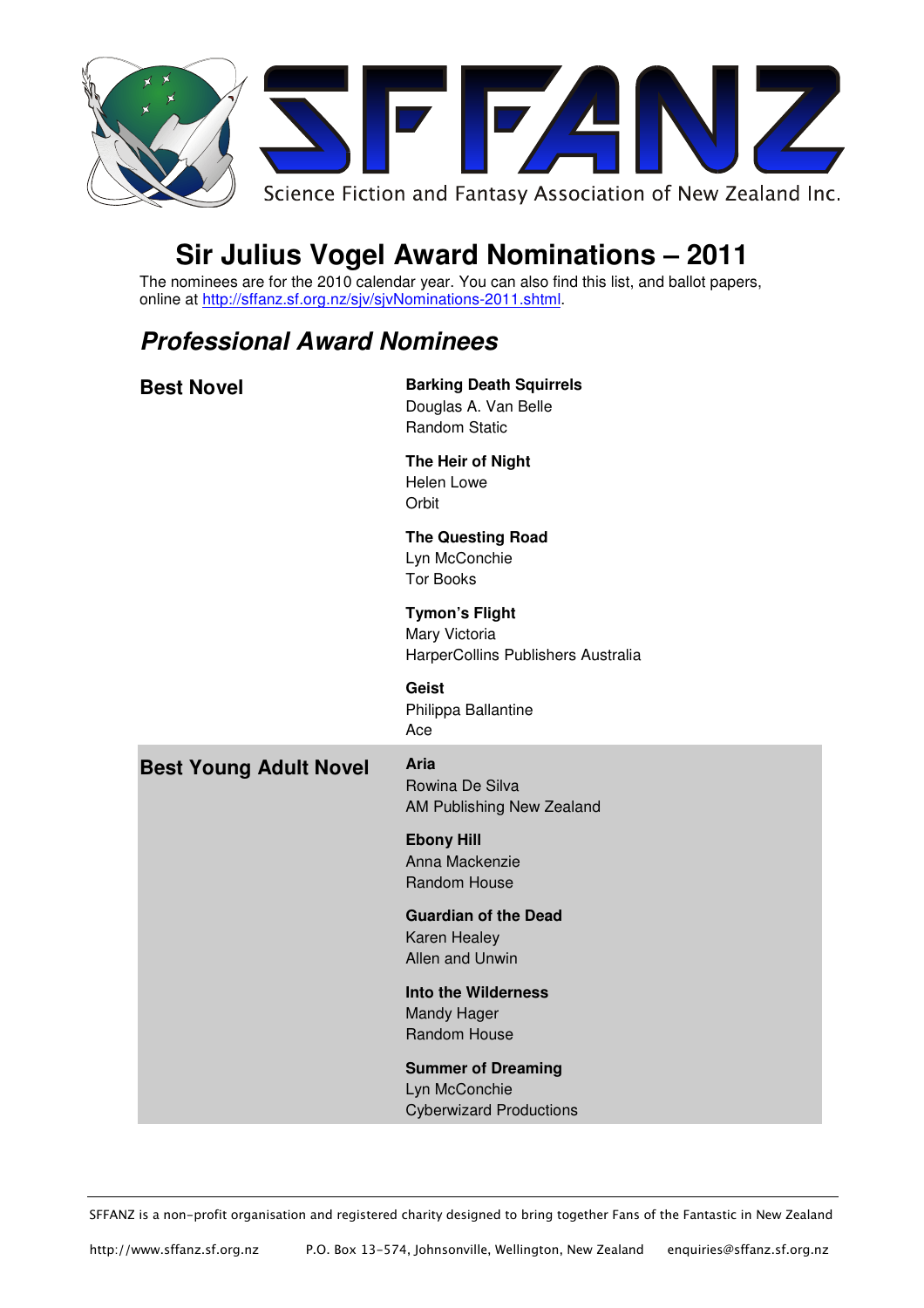| <b>Best Novella / Novelette</b> | A Tale of the Interferers - Hunger for Forbidden Flesh<br><b>Paul Haines</b><br>Available in Andromeda Spaceways Inflight Magazine #46                          |
|---------------------------------|-----------------------------------------------------------------------------------------------------------------------------------------------------------------|
|                                 | L<br><b>Bill Direen</b><br>Available in A Foreign Country: New Zealand Speculative<br>Fiction, Random Static                                                    |
|                                 | <b>Her Gallant Needs</b><br><b>Paul Haines</b><br>Available in Sprawl Anthology, Twelfth Planet Press                                                           |
| <b>Best Short Story</b>         | <b>Consumed</b><br>Lee Murray<br>Available in A Foreign Country: New Zealand Speculative<br>Fiction, Random Static                                              |
|                                 | <b>High Tide at Hot Water Beach</b><br><b>Paul Haines</b><br>Available in A Foreign Country: New Zealand Speculative<br>Fiction, Random Static                  |
|                                 | The Future of the Sky<br><b>Ripley Patton</b><br>Available in A Foreign Country: New Zealand Speculative<br>Fiction, Random Static                              |
|                                 | <b>The Interview</b><br>Darian Smith<br>Available in Andromeda Spaceways Inflight Magazine #49                                                                  |
|                                 | I've Seen This Man<br><b>Paul Haines</b><br>Available in Scenes from the Second Storey, Morrigan<br><b>Books</b>                                                |
| <b>Best Collected Work</b>      | A Foreign Country: New Zealand Speculative Fiction<br>Anna Caro and Juliet Buchanan (Eds)<br><b>Random Static</b>                                               |
|                                 | The Care and Feeding of Your Lunatic Mage<br>Douglas A. Van Belle<br>http://www.andromedaspaceways.com/lunatic-mage-an-<br>andromeda-spaceways-special-project/ |
|                                 | <b>Semaphore Anthology 2010</b><br>Marie Hodgkinson (Ed)                                                                                                        |
|                                 | <b>Rare Unsigned Copy</b><br>Simon Petrie<br>Peggy Bright Books                                                                                                 |

Page 2 of 8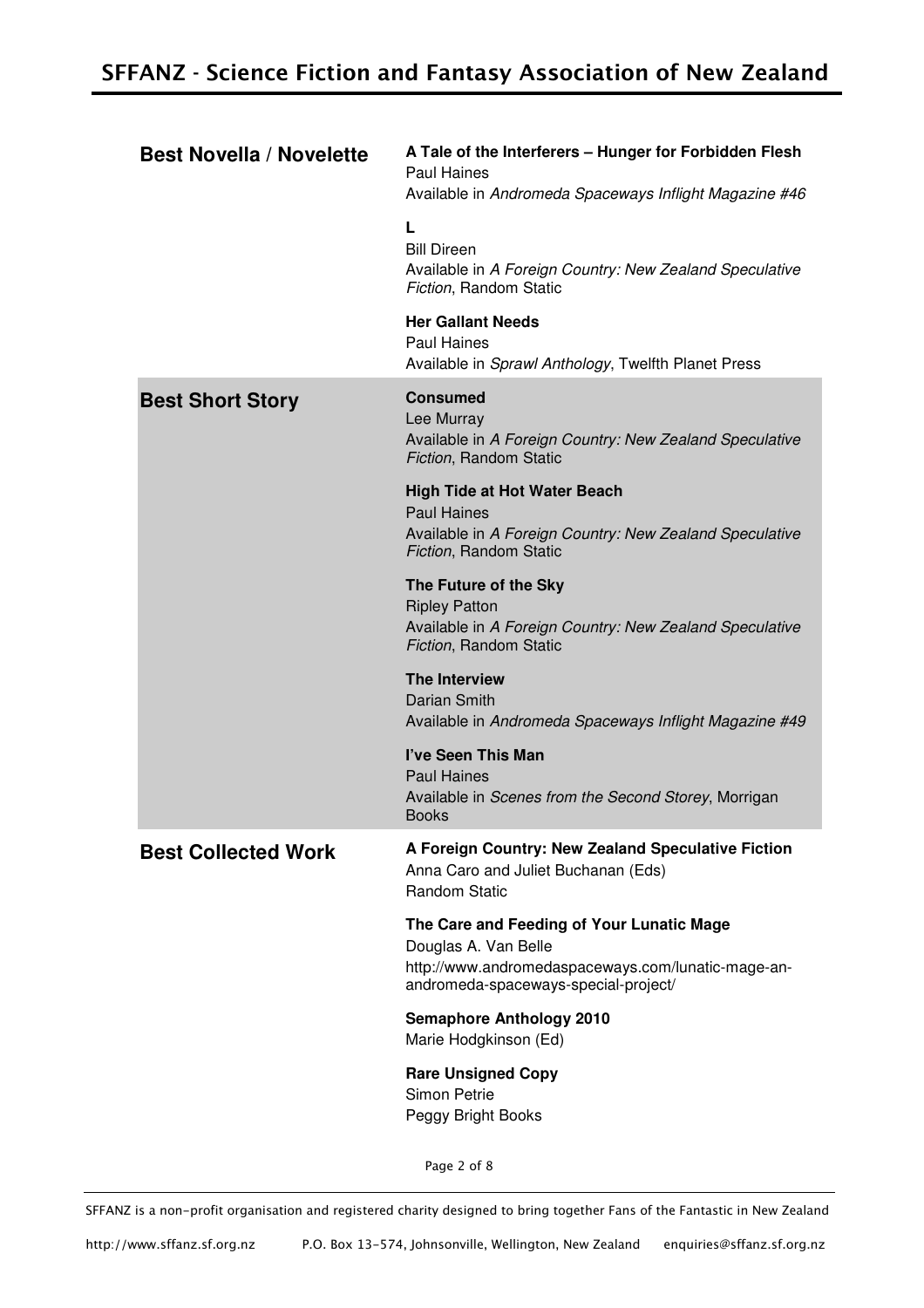| <b>Best Artwork</b>                            | <b>Cover for Barking Death Squirrels</b><br>Emma Weakley<br><b>Random Static</b>                                                                                                                                              |
|------------------------------------------------|-------------------------------------------------------------------------------------------------------------------------------------------------------------------------------------------------------------------------------|
|                                                | Internal map artwork within The Heir of Night<br>Peter Fitzpatrick<br>Orbit                                                                                                                                                   |
|                                                | <b>Cover for Tymon's Flight</b><br><b>Frank Victoria</b><br>HarperCollins Publishers Australia                                                                                                                                |
| <b>Best Dramatic</b><br><b>Presentation</b>    | This Is Not My Life: Pilot episode<br>Executive Producers: Gavin Strawhan, Rachel Lang, Steven<br>O'Meagher and Tim White<br>Producer: Tim Sanders<br>Directors: Rob Sarkies, Peter Salmon<br>Associate Producer: Polly Fryer |
|                                                | Kaitangata Twitch: Pilot episode<br>Yvonne Mackay<br><b>Production Shed TV</b>                                                                                                                                                |
|                                                | Although only one episode from each programme has been<br>listed as nominated, each series is a continuous story. The<br>nominator suggests that your vote be considered as a vote<br>for the series as a whole.              |
| <b>Best Production /</b><br><b>Publication</b> | <b>Semaphore Magazine</b><br>Marie Hodgkinson<br>http://www.semaphoremagazine.com/                                                                                                                                            |
|                                                | The Art of District 9: Weta Workshop<br>Daniel Falconer                                                                                                                                                                       |
|                                                | <b>White Cloud Worlds</b><br>Paul Tobin                                                                                                                                                                                       |
|                                                | <b>White Cloud Worlds Art Exhibition</b><br>Leanne Wickham (Curator)                                                                                                                                                          |

## **Fan Award Nominees**

| <b>Fan Production</b> | Doctor Who – Podcast                          |
|-----------------------|-----------------------------------------------|
|                       | Paul Mannering                                |
|                       | <b>BrokenSea Audio Productions</b>            |
|                       | http://brokensea.com/drwho/category/season-3/ |

Page 3 of 8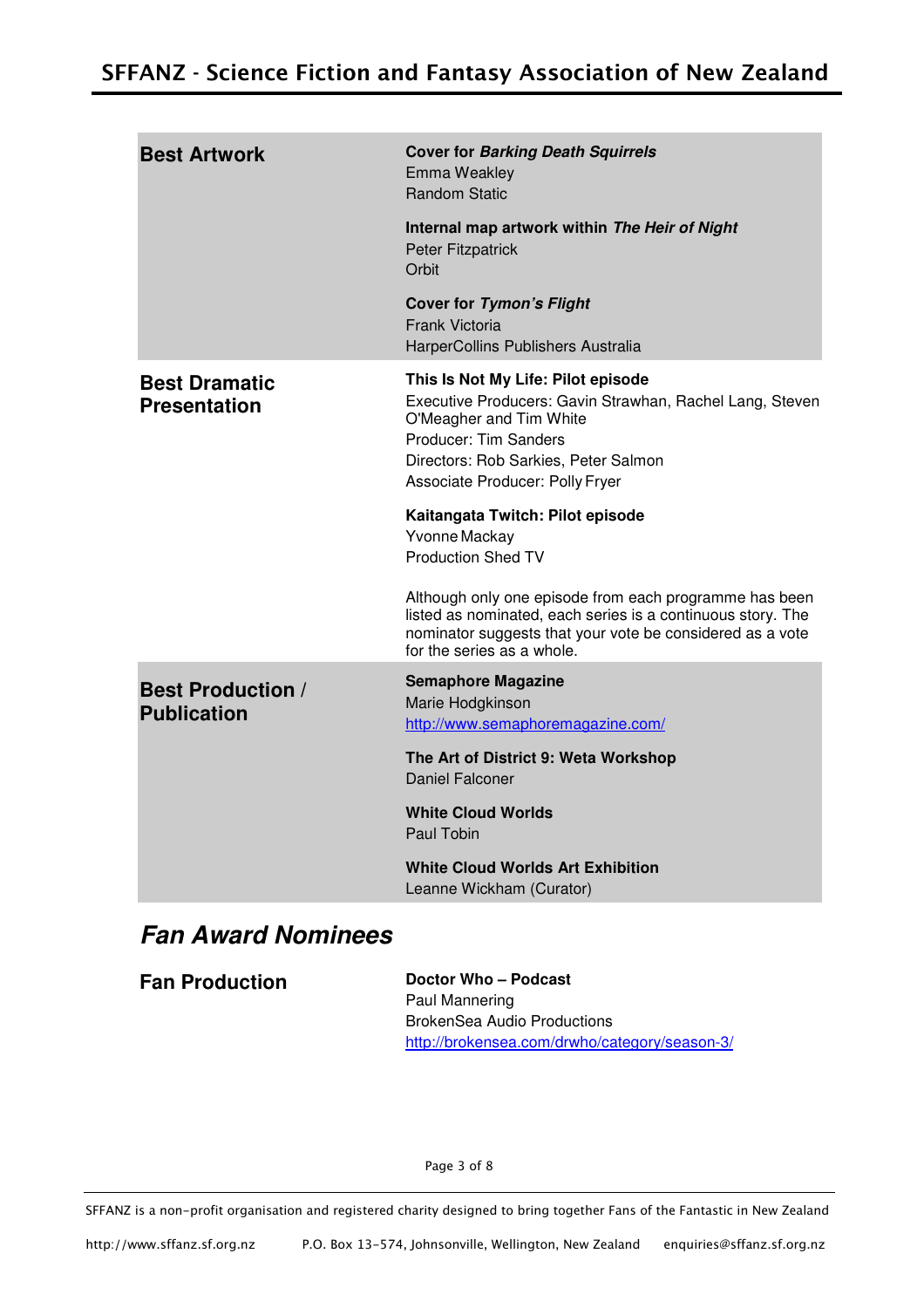|                        | The Cloud - Podcast<br>Paul Mannering<br><b>BrokenSea Audio Productions</b><br>http://brokensea.com/twilighttheatre/2010/11/08/twilight-<br>theatre-%E2%80%93-episode-3-the-cloud/                                                                                                                                                                          |
|------------------------|-------------------------------------------------------------------------------------------------------------------------------------------------------------------------------------------------------------------------------------------------------------------------------------------------------------------------------------------------------------|
| <b>Fan Publication</b> | <b>Novazine</b><br>Jacqui Smith<br>http://stella-<br>nova.sf.org.nz/wiki/index.php/StellaNova:Novazine-new<br><b>Au Contraire Convention Booklet</b><br>Au Contraire Convention Committee                                                                                                                                                                   |
| <b>Fan Artwork</b>     | <b>Cover for StarShipSofa 150</b><br>Gino Moretto<br>http://www.starshipsofa.com/blog/2010/08/24/aural-delights-<br>no-150-paul-di-filippo/                                                                                                                                                                                                                 |
| <b>Fan Writing</b>     | <b>Strange Matter</b><br>John Toon<br>Appearing in Phoenixine - The Magazine of the Phoenix<br><b>Science Fiction Society Inc</b><br><b>Musings from Under the Mountain and Novazine</b><br>contributions<br>Jacqui Smith<br>Appearing in Novazine - The Magazine of Stella Nova<br>http://stella-<br>nova.sf.org.nz/wiki/index.php/StellaNova:Novazine-new |
|                        | <b>Blue</b><br><b>Michele Powles</b><br>Available at her website http://www.michelepowles.com/<br><b>Uncorked</b><br><b>Broderick Wells</b><br>Appearing in Novazine - The Magazine Of Stella Nova<br>http://stella-<br>nova.sf.org.nz/wiki/index.php/StellaNova:Novazine-new                                                                               |

Page 4 of 8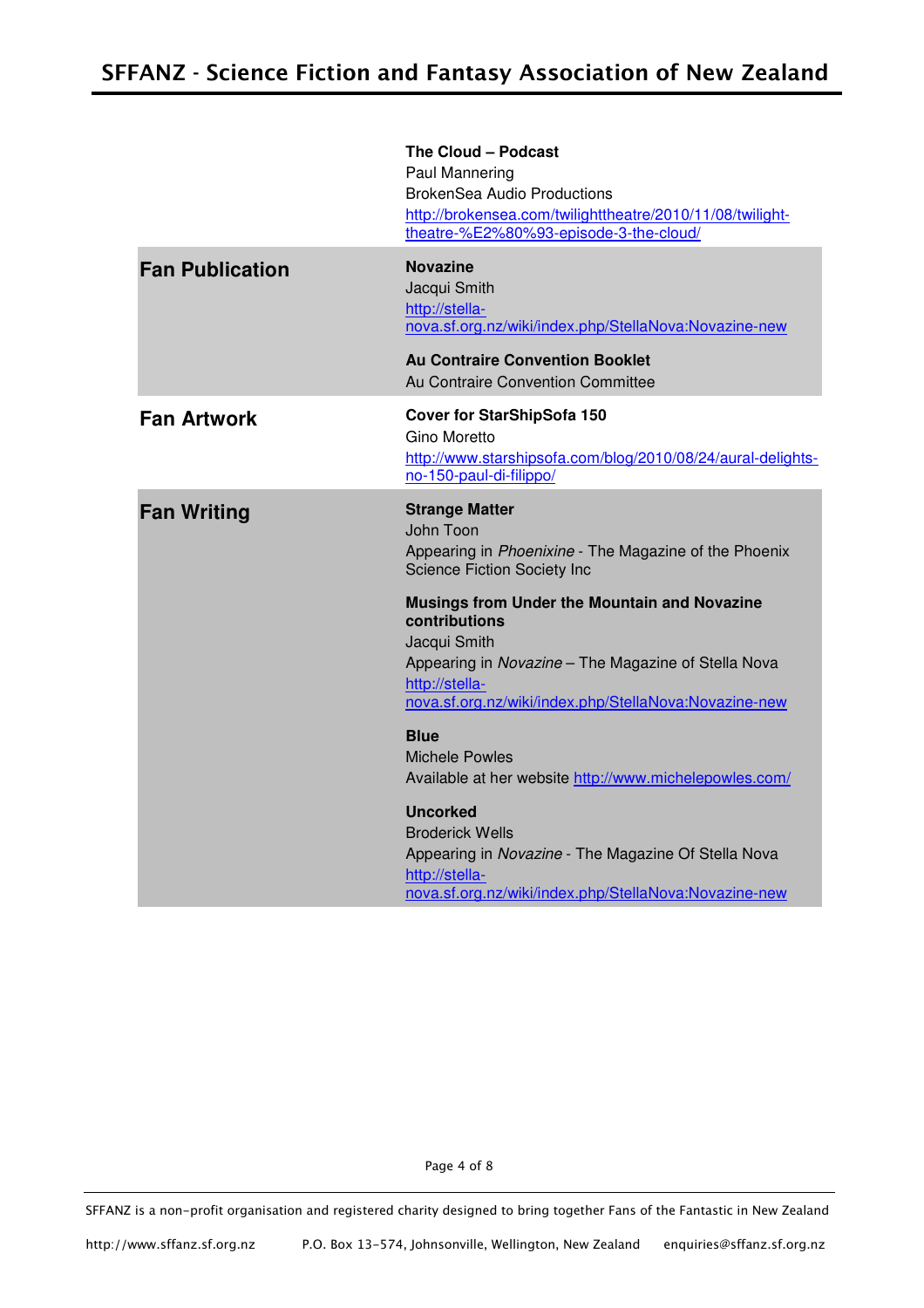### **Special Award Nominees**

#### **Best New Talent Karen Healey**

I am nominating Karen Healey, the author of the Young Adult urban dark fantasy "Guardian of the Dead" for the Sir Julius Vogel award in the category of Best New Talent (Professional).

"Guardian of the Dead" was first published by Allen and Unwin (Australia) and Little Brown (anywhere else) in 2010.

Miss Healey's debut YA novel "Guardian of the Dead" is a very good read. Set in an alternate history current-day New Zealand, it is wonderful to see one's home country used as a setting to an urban dark fantasy. Local Maori mythology and well as mythology from various immigrant groups to New Zealand have been successfully incorporated into the story without going overboard. Just enough to give readers the general flavour but also enough to encourage some readers to do their own detailed research. Miss Healey has clearly done a lot of research to give her novel a well-rounded feel of the real history and multi-cultural aspects of New Zealand but at the same time making it an alternate history New Zealand.

The main characters (Ellie, Mark, Iris and Kevin) are realistic older teenagers. It was so well done it was like going back to school or university for me. It does not contain the typical aesthetic dressing-up that is found in most books, but what it does do is give the story the allimportant "I can relate to this fictional reality as a reader, I can relate to this character, I like the characters". It could be considered a bold move for a debut novel, but it works in the context of this quite original story.

I saw Karen Healey at Aussiecon 4, the 68th World Science Fiction convention that was held in Melbourne, Australia. She was on two of the panels that I was able to attend - "Capes and Skirts : the Plight of Female Superheroes" and "Writing Strange Lands : Other Cultures in YA Speculative Fiction". From what I saw at Aussiecon 4, she is a good speaker, panelist and presenter, and would make a worthwhile guest at a science fiction or comics' convention.

Her next book "The Shattering" is set in the West Coast of New Zealand and will be available in September 2011. Published by Allen and Unwin (Australia/New Zealand) and Little, Brown (USA).

Karen Healey's website - http://www.karenhealey.com/

### **Mary Victoria**

Mary Victoria's first novel was published in 2010. Tymon's Flight is an excellent start to a fantasy series. Mary's writing is only going to grow from here - she has a rather lovely gift of words.

Mary Victoria's first novel, 'Tymon's Flight', was released in August 2010, the first in the on-going Chronicles of the Trees series published by HarperVoyager. The second and third installments are due out in February and October 2011, respectively.

Praising 'Tymon's Flight', well-known book review site Fantasy Literature writes: Mary Victoria has created an intriguing world, likeable characters, and a tried-and-true conflict of heroic underdogs versus corrupt priestly bureaucrats. About Mary herself, another review states: Mary Victoria speaks of the eternal battle between good and evil with intelligence, sensitivity and originality. She is an author to watch out for.

Page 5 of 8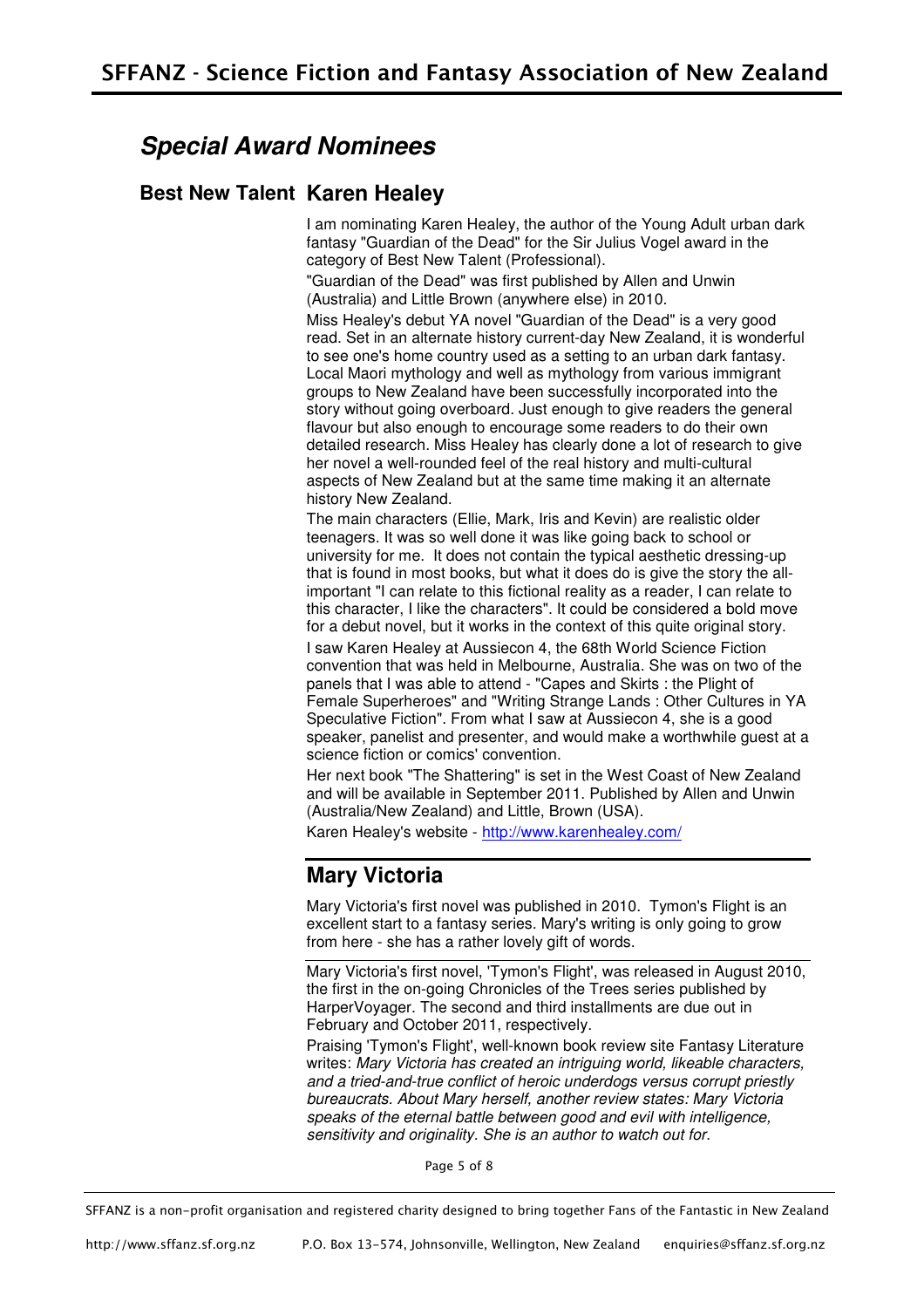Mary is currently finishing edits on the third book in the Chronicles of the Trees series, 'Oracle's Fire'. She also appeared at AussieCon 4 in September 2010, where she shared panels with Helen Lowe, Karen Healey, Gillian Polack, Sarah Parker and Delia Sherman. She has recently contributed to the 'Tales for Canterbury' short story anthology edited by J.C. Hart and Anna Caro, a benefit anthology for the Christchurch earthquake appeal.

#### **Services To Fandom**

#### **Ross Temple**

Ross Temple has consistently assisted fans in both Australia and New Zealand for a very long time. He has been there on committees, providing help, providing advice and in a thousand other ways. He's never obtrusive about it. When I need to know something about NZ writing or fandom and I know Ross is at a convention, I gently wend my way to the bar and have a drink with him. I always know if he's at a convention because he brings me chocolate fish, to share with other fans from Canberra. He's charming and easy to get on with, but he's one of the biggest reasons that NZ fandom is on the map in Australia. Additionally, Ross has a deep and abiding love of SF and a very deep knowledge of the genre and his sharing of this love has contributed significantly to fandom.

### **Sue Martin-Smith**

I am nominating Sue Martin-Smith, the founder of the Wellington-based Phoenix Science Fiction Society for the Sir Julius Vogel award in the category of Services to Fandom.

Sue Martin-Smith (nee Dickie) has been a science fiction reader since she was a child growing up in Auckland. Her involvement in organised science fiction within New Zealand is quite extensive, both as an attending fan, and as an organiser of events and clubs.

When Sue enrolled at Auckland University, she was involved in the formation of the Auckland University Science Fiction Society. The Society was formed in 1979, and, as the token Accounting student in the group, she was appointed the Treasurer.

Sue and friends attended the second ever New Zealand national science fiction convention - Wellcon B, held in Wellington at the St George Hotel over Queen's Birthday Weekend in 1980.

Sue and friends got so keen that they volunteered to run the next convention. Norcon was held in the Auckland Maidment Theatre at Auckland University over Queen's Birthday Weekend in 1981. This was Sue's first ConCom or convention committee. Involvement on the convention committee of a national convention is often at the minimum a 1-year commitment, but it is usually a 2-year commitment, sometimes longer, so being on a ConCom is a major undertaking, and a significant contribution of one's personal time in bringing successful events to fruition.

After Sue moved to Wellington in 1981, she joined NASF, the National Association of Science Fiction, and ended up on the committee. NASF was the forerunner to SFFANZ, the Science Fiction and Fantasy Association of New Zealand. These two organisations are not directly linked to each other.

During that time she met some Australian fans and helped start up the FFANZ – the Fan Fund of Australia and New Zealand, which still exists to this day and is used to help finance trips to Australia by New Zealand

Page 6 of 8

SFFANZ is a non-profit organisation and registered charity designed to bring together Fans of the Fantastic in New Zealand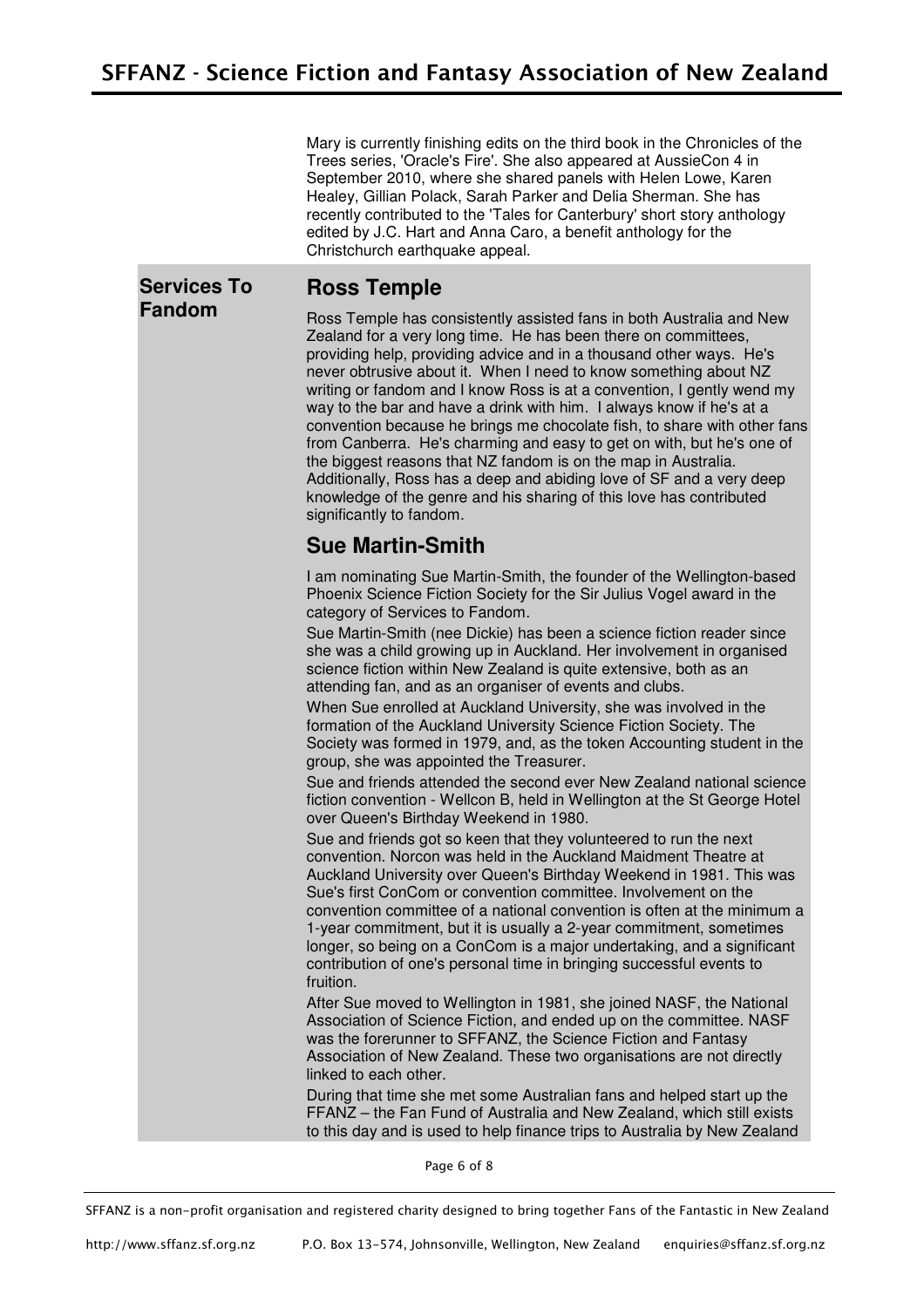fans, and vice versa for the purposes of attending the national convention being held in that country. It was most recently used in 2010 to help fund a trip to Melbourne for a New Zealand couple (both fans) to attend Aussiecon 4, the 68th World Science Fiction convention.

Sue was on the committee of another national science fiction convention - WindyCon. WindyCon was held in Wellington at the St George Hotel over Easter in 1987, and had Nebula and Hugo winning author Joe Haldeman as the Guest of Honour.

In 1989, Sue and her husband Vince Martin-Smith formed the Phoenix SF Society. Sue was the founding president and first editor of Phoenixine, the magazine of the Phoenix Science Fiction Society Inc. To this day, Phoenix lives and thrives. Its main meeting is held once a month at Turnbull House, Bowen St in Wellington on the 2nd Wednesday of each month at 7.30pm, except January when it meets at a pub. It currently boasts five special interest groups or SIGS - Video (for the TV and movie fans), Biblios (for the genre readers), Writers (for those that write genre), Board-gaming (serious strategy games and fun games, NOT war games) and the club social evening. Each Phoenix group hold their own meetings once a month, spread out across the month so that every member can attend all the club get-togethers if they so wish. The Writers SIG is an original SIG, started up in 1990.

In 1992, Sue helped organise ShakyCon, held in Wellington over Queen's Birthday Weekend. This was Sue's 3rd time on a national convention committee. Sue has also been on panels at various national conventions where she was a note-worthy speaker.

Sue and her family left Wellington in 1993, and moved to a provincial city. At that time, she was made a life member of Phoenix, in recognition of her work for the club that she founded.

In 2002, the Science Fiction & Fantasy Association of New Zealand or SFFANZ was incorporated at Con With the Wind, the New Zealand national science fiction convention for that year. Sue is a founding board member of SFFANZ.

In 2010, Sue and her family attended Phoenix's 21st birthday celebration where she was the Guest of Honour. This birthday celebration was in the form of a mini-con - a 1-day convention open to the public, and held at Turnbull House. Sue contributed to the success of Phoenix's birthday by writing an article entitled "History-oenix, The Rising of the Phoenix", published in Phoenixine, Number 248, June 2010, the same club magazine that she was the founding editor of back in 1989. She also spoke about Phoenix's early years at the mini-con. Sue is still a fan, but it

is more genre DVDs these days with only a little book reading. This nomination honours all the work that Sue Martin-Smith has done for the local New Zealand science fiction and fantasy community, but in particular honours the work that she did for three national conventions (Wellcon B, Norcon and ShakyCon) and for the founding of Phoenix. Phoenix deserves special recognition because it has lasted over 21 years. Sue formulated a very practical structure to Phoenix enabling it to expand or shrink, and accommodate new interests relating to science fiction and fantasy in the form of the special interest groups. This is an important feature in that it permits flexibility for trends and enables the club to adapt. This adaptive feature has been adopted by other genre clubs. Many people over the course of Phoenix's 21 year history have enjoyed attending the club itself, its special interest groups and/or its magazine.

Lastly, Sue Martin-Smith is a true pioneer of New Zealand fandom. She

Page 7 of 8

SFFANZ is a non-profit organisation and registered charity designed to bring together Fans of the Fantastic in New Zealand